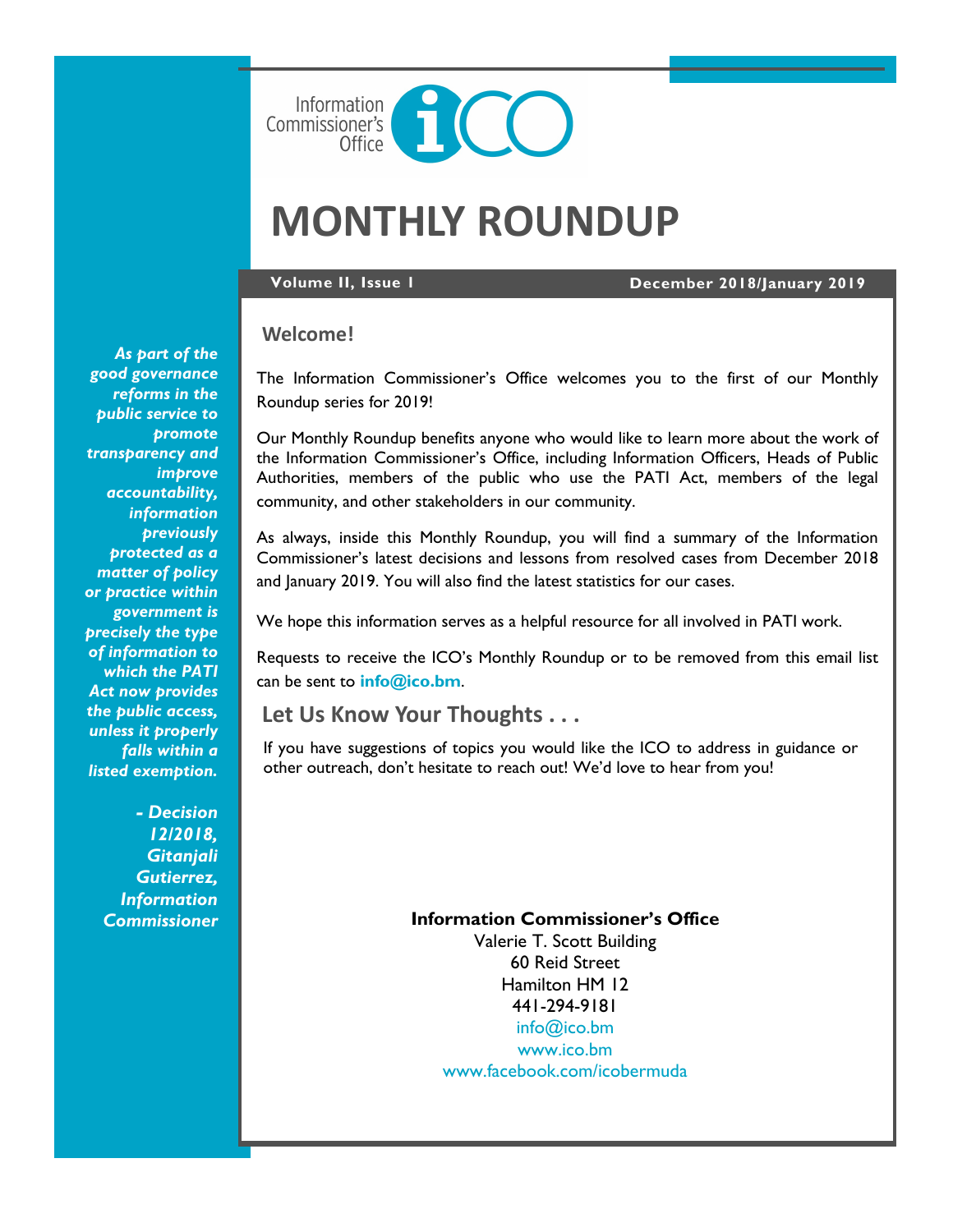#### **Decisions Issued**

In December 2018 and January 2019, the Information Commissioner received five new applications and issued four decisions. Her decisions can be found at **[www.ico.bm/decisions](http://www.ico.bm/decisions)**. Highlights from the decisions include:

**How do you know when records fall within a secrecy provision of other legislation?** The Information Commissioner addressed this question in **[Decision 12/2018](https://docs.wixstatic.com/ugd/5803dc_59e7313d4a2b4a4783d9e6fed6208c17.pdf)**, Ministry of Finance Headquarters. The exemption in section 37 of the PATI Act allows a public authority to withhold a record if its disclosure is prohibited by other legislation. The Ministry of Finance had relied upon the official secrecy provision in section 4(1) of the Taxes Management Act 1976 to withhold records related to amounts owed for payroll tax, social insurance contributions, and land tax by Sandys 360.

**[Decision 12/2018](https://docs.wixstatic.com/ugd/5803dc_59e7313d4a2b4a4783d9e6fed6208c17.pdf)** highlights the need to review a secrecy provision carefully to determine what records it covers. In looking at the schedule to the Taxes Management Act, only the payroll tax records in Decision 12/2018 were covered by the secrecy provision. The Information Commissioner found that the Ministry of Finance had not justified denying access to records related to the amounts of social insurance and land tax owed in this case, and ordered disclosures. Remember—review secrecy provisions carefully before relying on the PATI Act exemption in section 37.

**Is there an exemption to protect legal professional privilege?** In **[Decision 13/2018](https://docs.wixstatic.com/ugd/5803dc_adfaec20a7c84b4ca3bd15ebf7170a56.pdf)**, Ministry of Finance Headquarters, the Information Commissioner made clear that the answer is yes. The request was for the legal opinion from Bennet Jones related to whether a letter of entrustment was needed and correspondence with the UK Government related to the airport redevelopment agreement with the Canadian Commercial Corporation. The Ministry of Finance released all but two records during the ICO's investigation.

In **[Decision 13/2018](https://docs.wixstatic.com/ugd/5803dc_adfaec20a7c84b4ca3bd15ebf7170a56.pdf)**, the Information Commissioner found that the Ministry of Finance was justified in denying access to the legal opinion because it was exempt under section 35(1) of the PATI Act, which protects legal professional privilege. In discussing the public interest test, the Information Commissioner stated that there is 'a strong inbuilt public interest in protecting the openness in communications between a client and lawyer'. Finally, the Information Commissioner also found that the Ministry of Finance properly applied the exemption for information communication in confidence by a State to withhold a record.

## **ICO Statistics as of 31 January 2019** Total Applications: 99 Pending Investigations: 38 Pending Validation: 2 Decisions: 25\* Resolved: 11 Invalid: 16 Abandoned: 7 \*1 decision is under judicial review

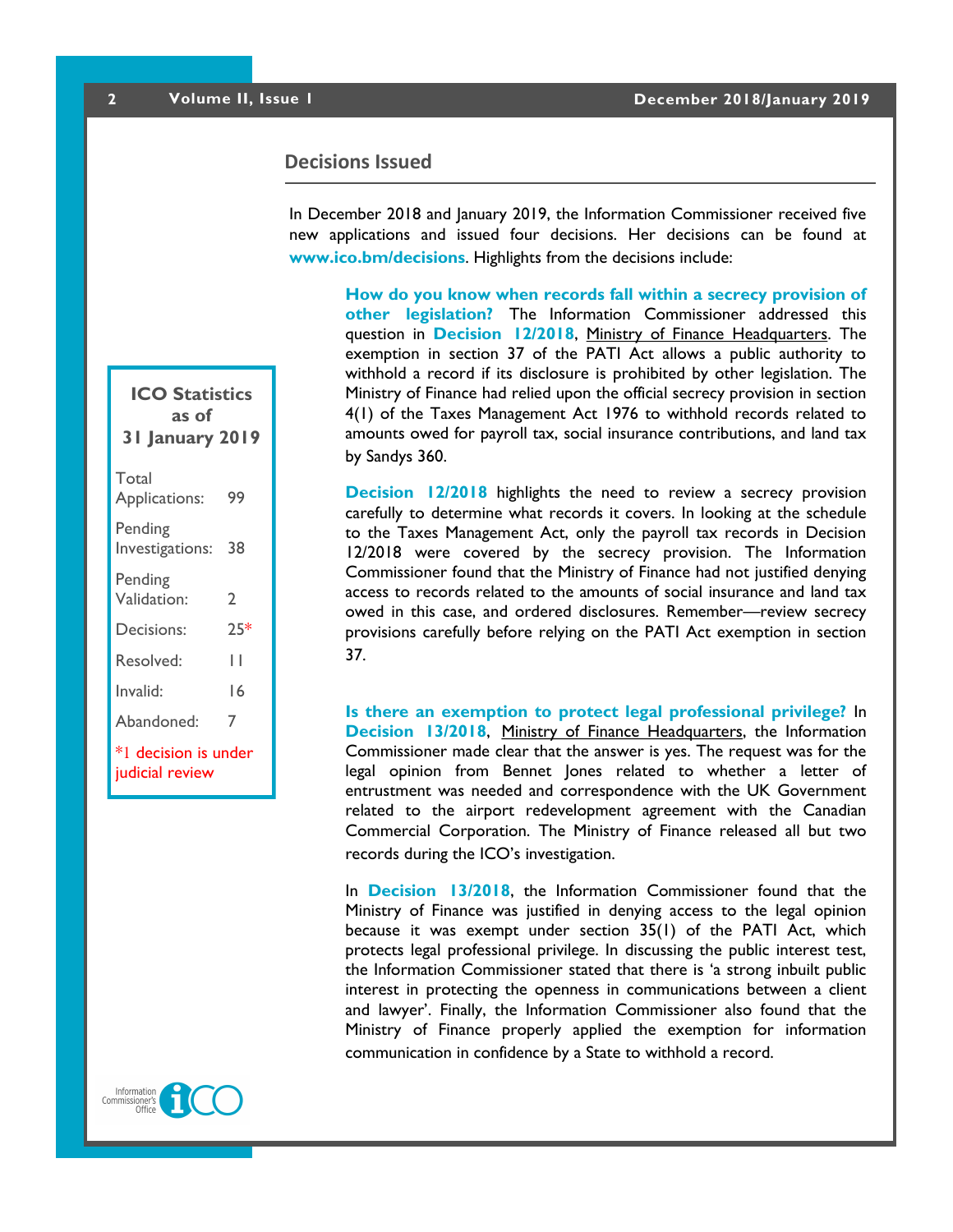#### **Decisions Issued, cont.**

**When does personal information need to be disclosed? It depends on the facts.** In **[Decision 02/2019](https://docs.wixstatic.com/ugd/5803dc_335b333ae0824201bc435fb9d281d019.pdf)**, Office of the Governor (known as Government House), the Information Commissioner considered whether several different types of personal information should be disclosed. The request was for records related to the recruitment and appointment of the Director of Public Prosecutions (DPP) in 2013 and 2015. The Information Commissioner carefully considered records containing the personal information of various individuals, including those under consideration for the DPP post and individuals performing public functions or responsibilities. In Decision 02/2019, the Information Commissioner found some of the personal information should be withheld, but not all of it. To learn more about applying the personal information exemption, you can read the published decision.

In **[Decision 02/2019](https://docs.wixstatic.com/ugd/5803dc_335b333ae0824201bc435fb9d281d019.pdf)**, the Information Commissioner also found that Government House justified its use of the exemptions for deliberations of public authorities (section 29) and the Governor's communications (section  $33(1)(b)$ ) for some of the records, or part of the records. The Information Commissioner did not find that the exemptions for information given in confidence (section  $26(1)(a)$ ) or the Governor's responsibilities (section 33(1)(a)) were justified.

#### **December 2018 Information Commissioner's Briefing**

On 5 December 2018, the Information Commissioner held a quarterly briefing discussing the new ICO Annual Return and the exemption in section 37 when disclosure is prohibited by other legislation. The briefing had nearly double the number of attendees, with 65 participants from 47 different public authorities, with a number of them attending for the first time.

Deputy Information Commissioner Angie Farquharson provided an overview on how to complete the new ICO Annual Return. She also highlighted how the PATI Act, and its requirements, were designed to further the good governance reforms begun in the late 1990s. The ICO Annual Return enables the Information Commissioner to monitor, support, and ensure public authorities' compliance with these requirements.

Information Commissioner Gutierrez provided a general overview of the steps public authorities should take in applying exemptions. She explained how to use the ICO Exemption Guidances as a resource, and then explained the application of the exemption in section 37 when disclosure is prohibited by other legislation.

The presentation slides and presenter notes from the December briefing are available at **[www.ico.bm](http://www.ico.bm)** under **[ICO Guidances and Publications](https://www.ico.bm/exemptions-key-provision-guidances)** on the Publications tab.